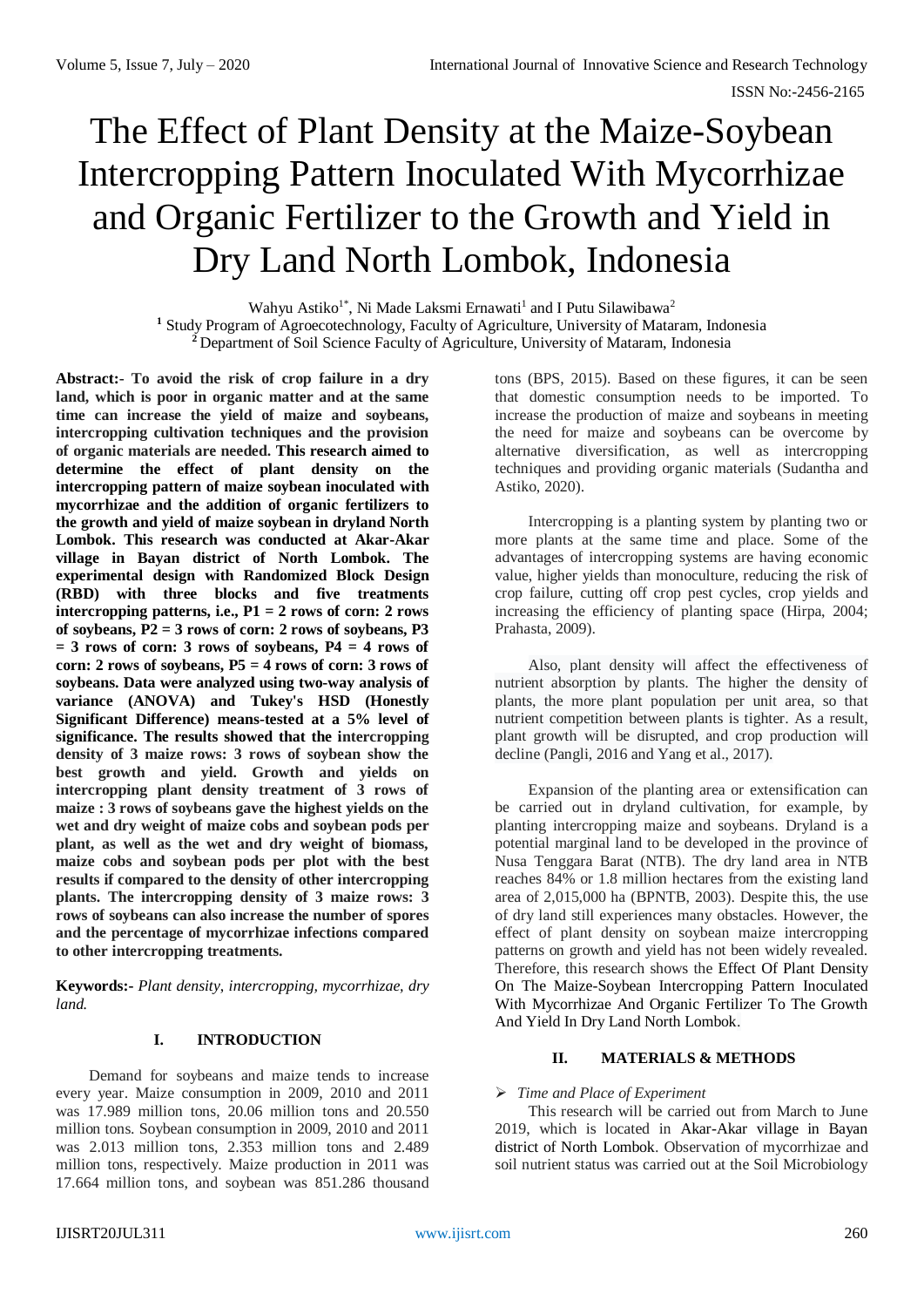and Chemistry Laboratory, Faculty of Agriculture, University of Mataram.

# *Experimental design*

The experimental design used was Randomized Block Design (RBD) with the treatment of 5 intercropping patterns, namely:  $P1 = 2$  rows of maize: 2 rows of soybeans,  $P2 = 3$  rows of maize: 2 rows of soybeans,  $P3 = 3$ rows of maize: 3 rows of soybeans, P4 = 4 rows of maize: 2 rows of soybeans,  $P5 = 4$  rows of maize: 3 rows of soybeans. Each treatment three times so that as many as 15 experimental plots were obtained.

# *Inoculum MA Indigenous*

MA indigenous inoculum, which will be used in this experiment, is the result of a private collection named MAA01 mycorrhizae isolate, which is the best collection of indigenous mycorrhizal isolates from North Lombok (Collection Dr. Ir. Wahyu Astiko MP).

# *Planting*

Planting maize and soybean seeds are done by planting, following the maize-soybean intercropping treatment pattern. Each hole is filled with two maize seeds and two soybean seeds with a spacing of maize, which is 60 cm x 40 cm, while the distance of soybean planting is 30 cm x 20 cm. Replanting is done by replanting maize and soybean seeds at the age of 7 days after sowing (das) to replace dead plants or grow abnormally. After the plants grow, thinning is done by leaving one plant that is done at the age of 14 das.

# *Fertilization*

Fertilization using organic fertilizer is done by giving a dose of 15 tons/ha or equivalent to 360 g/hole for maize

# **III. RESULTS AND DISCUSSION**

#### *Maize and Soybean Growth*

Data in Table 1 shows the density treatment of 3 rows of maize: 3 rows of soybean (P3) if one row of maize is added to 4 rows of maize: 3 rows of soybeans (P5) there is a decrease in plant height in maize starting at 42 das, 56 das, 70 das and 84 das respectively 11.42%, 3.19%, 5.09%, and 5.41% and for soybean plants respectively 41.72%, 12.79%, 14.13%, and 15, respectively. 88%.

|                  |                    | Plant height       |                          |                     |               |                     |                     |                    |  |
|------------------|--------------------|--------------------|--------------------------|---------------------|---------------|---------------------|---------------------|--------------------|--|
| <b>Treatment</b> | 42 das             |                    | $56$ das                 |                     | $70$ das      |                     | 84 das              |                    |  |
|                  | Maize              | Soybean            | Maize                    | Soybean             | Maize         | Soybean             | Maize               | Soybean            |  |
| P1(2M:2S)        | 51.79 <sup>b</sup> | 39.22 <sup>b</sup> | $145.55^{b}$             | 44.11c              | $164.22^{bc}$ | 49.88 <sup>c</sup>  | $165.89^{ab}$       | $61.67^{bc}$       |  |
| P2(3M:2S)        | $52.43^b$          | 39.88 <sup>b</sup> | $151.77^{\overline{ab}}$ | $50.22^{bc}$        | 161.94c       | 66.00 <sup>b</sup>  | $166.33^{ab}$       | $66.66^{ab}$       |  |
| P3 (3M:3 S)      | 61.94 <sup>a</sup> | $52.44^a$          | $161.66^{\rm a}$         | 63.66 <sup>a</sup>  | $173.33^{a}$  | 76.22 <sup>a</sup>  | 176.22 <sup>a</sup> | 78.22 <sup>a</sup> |  |
| P4 (4M:2S)       | 52.82 <sup>b</sup> | $40.66^{\rm b}$    | $152.22^{ab}$            | 47.99 <sup>d</sup>  | $165.00^{ab}$ | 56.00a <sup>b</sup> | $171.44^{ab}$       | 68.88 <sup>b</sup> |  |
| P5(4M:3S)        | 55.59 <sup>b</sup> | 37.00 <sup>b</sup> | $156.66^{ab}$            | 56.44 <sup>ab</sup> | $165.88^{ab}$ | 66.78 <sup>ab</sup> | $167.16^{bc}$       | 67.50 <sup>b</sup> |  |
| <b>HSD 5%</b>    | 2.49               | 5.06               | 8.21                     | 6.57                | 16.57         | 6.96                | 5.21                | 3.54               |  |

Table 1:- Plant height on several cropping density patterns of soybean maize intercrops (Figures followed by the same letters in the same column show results not significantly different according to HSD test 5%)

plants and as much as 180 g/hole for soybean plants. Inorganic fertilizer is given as much as 180 kg/ha Urea and 120 kg/ha Phonska for maize plants, while for soybean plants 120 kg/ha Urea and 60 kg/ha Phonska. The first fertilization of maize was carried out at 7 das with a dose of 60 kg/ha Urea and 60 kg/ha Phonska. The second Urea and Phonska fertilizer were given at 21 das at a dose of 60 kg/ha, and the third fertilization was carried at 60 kg/ha Urea at 28 das. The first soybean fertilization is done by giving 40 kg/ha of Urea and 20 kg/ha Phonska and the age of 7 das remaining doses of 80 kg/ha of Urea and 40 kg/ha of Phonska is given at the age of 28 das.

# *Plant Protection*

Plant protection is carried out with Azadirachtin plant pesticides from "nimba" trees with the trade name OrgaNeem with a concentration of 5 ml/liter of water with a spraying interval once every seven days.

# *Observation of Parameters*

The parameters of this research are plant height, number of leaves, wet and dry weight of root and shoot (g), the weight of cob and dry pods per plant (g), length of cob and pod (cm), the diameter of cob and pod (cm), the weight of seed per plot (kg), weight of 1000 grains of maize and soybean (g), number of mycorrhizal spores, and percentage of infection in roots (%).

# *Data Analysis*

Data were analyzed using two-way analysis of variance (ANOVA) and Tukey's HSD (Honestly Significant Difference) means-tested at a 5% level of significance.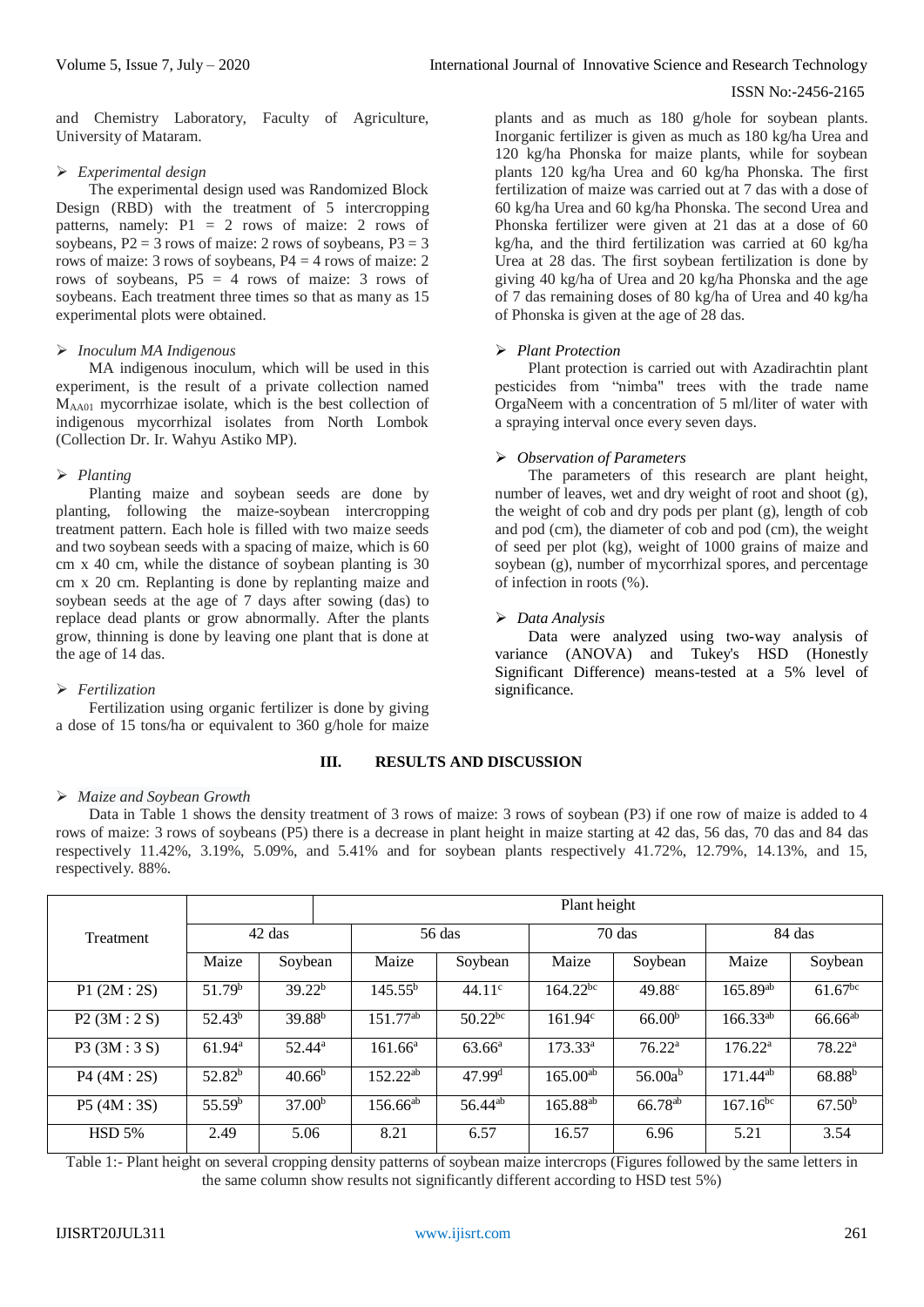This fact shows the growth of plant height if three rows of corn are changed to 4 rows of corn can reduce plant height. This fact indicates that the regulation of plant density between maize rows in intercropping systems with soybeans can increase the growth and yield of both plants (Sitompul and Guritmo, 1995). Allegedly plant density of 3 rows of corn: 3 rows of soybeans make better use of nutrients, water and light, thus stimulating plant height growth (Mao et al., 2012).

In Table 2, the development of the number of leaves from 42 days to 84 days in the plant density of 3 rows of maize: 3 rows of soybeans (P3) is the highest and generally significantly different from other treatments.

|                  |                    |                    |                    | Number of leaves   |                 |                 |                    |                     |  |
|------------------|--------------------|--------------------|--------------------|--------------------|-----------------|-----------------|--------------------|---------------------|--|
| <b>Treatment</b> | 42 das             |                    | 56 das             |                    | $70$ das        |                 | 84 das             |                     |  |
|                  | Maize              | Soybean            | Maize              | Soybean            | Maize           | Soybean         | Maize              | Soybean             |  |
| P1(2M:2S)        | 7.65c              | 19.78 <sup>b</sup> | 12.11 <sup>b</sup> | $38.11^{ab}$       | $11.66^d$       | $45.66^{bc}$    | $11.66^{b}$        | $164.22^{bc}$       |  |
| P2(3M:2S)        | $8.11^{bc}$        | 21.59 <sup>b</sup> | $12.44^{ab}$       | 34.33 <sup>b</sup> | $12.22^d$       | $53.00^{ab}$    | $12.33^{b}$        | $161.94^c$          |  |
| P3 (3M:3 S)      | $9.55^{\rm a}$     | 29.29 <sup>a</sup> | $13.55^{\rm a}$    | $43.11^a$          | $15.55^{\rm a}$ | $56.22^{\rm a}$ | $13.00^a$          | $176.22^{\text{a}}$ |  |
| P4 (4M:2S)       | 8.83 <sup>ab</sup> | $21.84^{ab}$       | $12.44^{ab}$       | 34.22 <sup>b</sup> | $13.77^{bc}$    | $46.11^{bc}$    | 11.66 <sup>b</sup> | $171.44^{ab}$       |  |
| P5(4M:3S)        | 8.86 <sup>b</sup>  | $21.38^{b}$        | $12.55^{ab}$       | $37.22^{ab}$       | $14.89^{ab}$    | $50.66$ abc     | $11.66^b$          | $167.16^{bc}$       |  |
| HSD 5%           | 0.48               | 3.00               | 0.76               | 3.96               | 0.93            | 4.77            | 1.13               | 4.17                |  |

Table 2: -The average development number of leaves in the density of maize and soybean intercropping plants (numbers followed by the same letters in the same column show results not significantly different according to HSD test 5%)

See the data in Table 2 if 3 rows of maize : 3 rows of soybeans (P3) added to 4 rows of maize (P5) there was a decrease in the number of leaves in maize plants from 42 days to 84 days respectively by 7.78 %, 7.96%, 4.43%, and 11.49%, while the soybean crops were 36.99%, 13.13%, 10.97%, and 5.9%, respectively.

Facts about the development of the number of leaves in 3 rows of corn: 3 rows of high soybeans are thought to be caused by plant density 3 rows of corn: 3 rows of soybeans can trigger the development of the number of leaves. High leaf growth is caused by the photosynthesis process that goes well, causing plant growth also to be

good, so that it can trigger the development of a better number of leaves (Sasaki, et al, 2016).

#### *Wet and Dry Biomass Weight*

As seen in Table 3, the weight of maize root biomass at 40 days after planting and the following day, if maize rows were added to 4 lines, there was a decrease in the weight of wet root biomass by 22.52% and 433.51%, while for the wet biomass shoot weight of maize plants there was a decrease of 9, 55% and 320.28%. As for soybean plants, the weight reduction of wet root biomass was 14.61% and 153.73%, while for the wet biomass shoots, the soybean crop weight decreased by 24.13% and 88.55%.

|                    | Maize              |                     |                       |                     | Soybean            |                    |                     |                      |  |
|--------------------|--------------------|---------------------|-----------------------|---------------------|--------------------|--------------------|---------------------|----------------------|--|
|                    |                    | Root                |                       | Shoot               |                    | Root               |                     | Shoot                |  |
| Treatment          | 40 das             | $92$ das            | $40$ das              | 92 das              | $40$ das           | 92 das             | $40$ das            | 92 das               |  |
|                    | (g/plant)          | (g/plant)           | (g/plant)             | (g/plant)           | (g/plant)          | (g/plant)          | (g/plant)           | (g/plant)            |  |
| Wet biomass weight |                    |                     |                       |                     |                    |                    |                     |                      |  |
| P1(2M:2S)          | $35.17^{\circ}$    | $136.10^{b}$        | $273.30^{\circ}$      | $249.26^{\circ}$    | $0.66^{bc}$        | $0.79^{b}$         | 11.47 <sup>ab</sup> | 15.25 <sup>cd</sup>  |  |
| P2(3M:2S)          | 30.56 <sup>d</sup> | $63.23^{\circ}$     | 220.00 <sup>d</sup>   | 166.32 <sup>d</sup> | $0.96^{ab}$        | $1.55^{b}$         | $10.70^{b}$         | $11.90^{de}$         |  |
| P3(3M:3S)          | 49.22 <sup>a</sup> | 191.88 <sup>a</sup> | $310.69$ <sup>a</sup> | $624.63^a$          | $1.49^{\rm a}$     | $3.40^{\rm a}$     | $18.62^a$           | 36.24a               |  |
| P4(4M:2S)          | $47.94^{\rm a}$    | 89.73c              | 292.00 <sup>b</sup>   | 369.83 <sup>b</sup> | $1.21^{ab}$        | 1.09 <sup>b</sup>  | $14.51^{ab}$        | 20.44 <sup>b</sup>   |  |
| P5(4M:3S)          | 40.17 <sup>b</sup> | 35.80 <sup>d</sup>  | $283.58^{bc}$         | $148.62^{\rm d}$    | 1.30 <sup>ab</sup> | 1.34 <sup>b</sup>  | $15.00^{ab}$        | 19.22 <sup>c</sup>   |  |
| <b>HSD 5%</b>      | 1.79               | 12.39               | 7.46                  | 29.25               | 0.22               | 0.65               | 3.63                | 3.32                 |  |
|                    |                    |                     |                       | Dry biomass weight  |                    |                    |                     |                      |  |
| P1(2M:2S)          | 16.60 <sup>a</sup> | 46.67 <sup>b</sup>  | $31.64^c$             | $117.41^c$          | $0.38^{ab}$        | 0.59 <sup>ab</sup> | $2.19^{b}$          | $6.60^{bc}$          |  |
| P2(3M:2S)          | $11.82^{b}$        | $41.82^{b}$         | 47.46 <sup>b</sup>    | 136.71c             | 0.31 <sup>ab</sup> | $0.94^{ab}$        | 3.21 <sup>ab</sup>  | $4.59$ <sup>bc</sup> |  |
| P3(3M:3S)          | $17.45^{\rm a}$    | 56.26 <sup>a</sup>  | 88.93ª                | 381.19 <sup>a</sup> | $0.54^{\rm a}$     | 1.81 <sup>a</sup>  | $3.88^{a}$          | $12.26^{\rm a}$      |  |
| P4(4M:2S)          | $15.50^{\rm a}$    | 26.06 <sup>b</sup>  | 56.76 <sup>b</sup>    | 250.07 <sup>b</sup> | 0.39 <sup>ab</sup> | 1.16 <sup>ab</sup> | $3.62^{ab}$         | $7.20^{bc}$          |  |
| P5(4M:3S)          | $12.35^{\rm b}$    | $12.50^{\circ}$     | 47.68 <sup>b</sup>    | 68.97 <sup>c</sup>  | 0.37 <sup>ab</sup> | $0.75^{ab}$        | 1.73 <sup>c</sup>   | $8.82^{ab}$          |  |
| <b>HSD 5%</b>      | 1.66               | 5.29                | 7.18                  | 14.47               | 0.11               | 0.69               | 0.38                | 2.49                 |  |

Table 3: - Average Root Weights and Shoot Plants at 40 das and 92 das Various Treatment of Intercropping Patterns (numbers followed by the same letters in the same column show the results are not significantly different according to the HSD test 5%)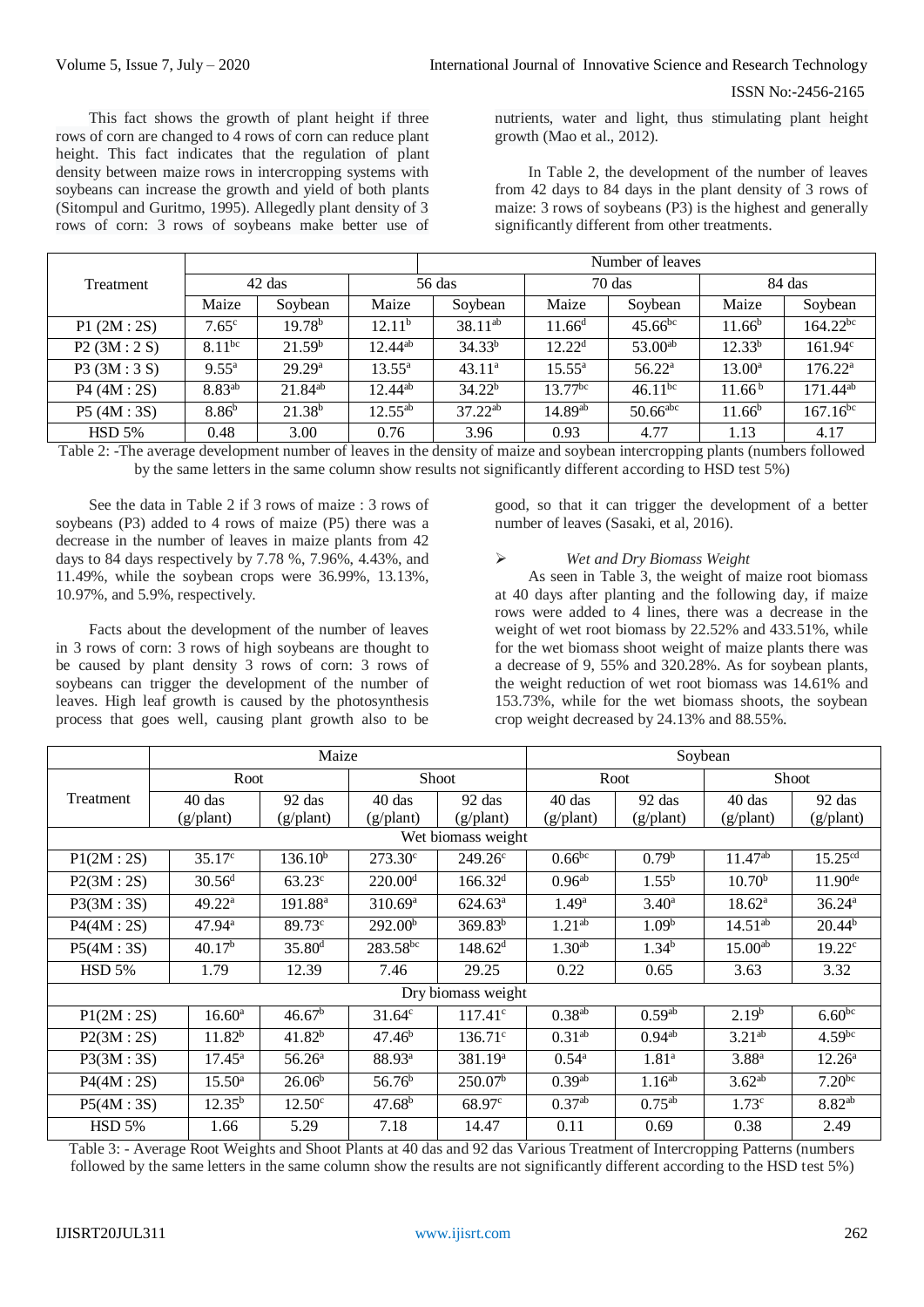If 3 rows of maize are added to 4 rows of maize, there will be a decrease in the dry root biomass weight of maize plants by 41.29% and 350.8% while for the dry biomass shoots of maize plants by 86.51% and 452.68%. As for soybean plants, the decrease in dry root biomass weight was 45.94% and 141.33%, and in the shoot, dry biomass weight was 124.27% and 39%. There is a decrease in the treatment of plant density if added to 4 rows of maize because there is an unbalanced crop density so that it can trigger competition between plants.

This fact that maize plants are included in C4 plants, which are photosynthetic plants, which are more effective at higher light intensities. Also, maize is classified as a C4

plant. It can adapt well to the limiting factors of growth and production because the more effective photosynthesis, the higher the amount of energy available and will increase the amount of photosynthesis to the optimum (Yamori et al., 2014). This photosynthesis will later be transferred to the maize planting organs to make the biomass weight of maize high (Edmaedes, 1979).

In Table 4 the weight of crop stover, the weight of maize cobs and soybean pods harvested per plot, and weight of maize cobs and crop pods at 92 days after harvest in intercropping density 3 rows of maize: 3 rows of soybeans are the highest both in maize and soybeans and significantly different from other treatments.

|               |                      | Maize               |                      | Soybean            |                    |                    |  |  |  |
|---------------|----------------------|---------------------|----------------------|--------------------|--------------------|--------------------|--|--|--|
| Treatment     | <b>BW</b>            | <b>CW</b>           | CWp                  | <b>BW</b>          | <b>WP</b>          | WPp                |  |  |  |
|               | $(kgp)$ <sub>1</sub> | (g/plant)           | $(kgp)$ ot           | (kg/plot)          | $(g/\text{plant})$ | (kg/plot)          |  |  |  |
| Wet weight    |                      |                     |                      |                    |                    |                    |  |  |  |
| P1(2M:2S)     | 20.67 <sup>c</sup>   | $195.49^{\circ}$    | $31.68^{b}$          | 2.66 <sup>c</sup>  | $33.43^d$          | 3.79 <sup>ab</sup> |  |  |  |
| P2(3M:2S)     | 19.10 <sup>d</sup>   | $163.83^{d}$        | $22.23^e$            | 3.90 <sup>b</sup>  | $30.57^e$          | $4.54^{ab}$        |  |  |  |
| P3(3M:3S)     | 26.78 <sup>a</sup>   | 295.38 <sup>a</sup> | 34.57 <sup>a</sup>   | 5.92 <sup>a</sup>  | 47.83 <sup>a</sup> | 9.31 <sup>a</sup>  |  |  |  |
| P4(4M:2S)     | $22.70^b$            | 227.09 <sup>b</sup> | 28.28c               | 1.20 <sup>e</sup>  | $42.78^{b}$        | 4.56 <sup>ab</sup> |  |  |  |
| P5(4M:3S)     | $25.95^{ab}$         | 143.04 <sup>d</sup> | $25.41$ <sup>d</sup> | 1.95 <sup>d</sup>  | $37.26^{\circ}$    | 2.30 <sup>ab</sup> |  |  |  |
| <b>HSD 5%</b> | 1.10                 | 7.17                | 1.82                 | 0.13               | 0.79               | 7.11               |  |  |  |
|               |                      |                     | Dry weight           |                    |                    |                    |  |  |  |
| P1(2M:2S)     | $15.33^{b}$          | $144.30^{\circ}$    | 14.70 <sup>cd</sup>  | $0.53^{bc}$        | $5.40^{b}$         | 0.90 <sup>b</sup>  |  |  |  |
| P2(3M:2S)     | $14.33^{\circ}$      | $146.57^{\circ}$    | $12.15^{cd}$         | $0.83^{b}$         | 3.52 <sup>c</sup>  | $1.68^{ab}$        |  |  |  |
| P3(3M:3S)     | $20.94^{\rm a}$      | $278.93^{\text{a}}$ | $18.31^{a}$          | 1.21 <sup>a</sup>  | $11.83^{a}$        | 3.78 <sup>a</sup>  |  |  |  |
| P4(4M:2S)     | 18.13 <sup>ab</sup>  | 227.09 <sup>b</sup> | 15.84 <sup>ab</sup>  | 0.30 <sup>cd</sup> | $10.21^{ab}$       | 1.30 <sup>b</sup>  |  |  |  |
| P5(4M:3S)     | $19.30^{\rm a}$      | 87.25 <sup>c</sup>  | $14.28^{bc}$         | 0.39 <sup>cd</sup> | $10.30^{ab}$       | $0.82^{b}$         |  |  |  |
| <b>HSD 5%</b> | 1.55                 | 25.28               | 1.89                 | 0.29               | 1.31               | 3.55               |  |  |  |

Table 4: - Average Wet and Dry Weight of Plant Biomass, Weight of Maize Cobs, Soybean Pods per plot and Weight of Maize Cobs and Soybean Pods per plant at 92 das (BW=Biomass Weight per Plots; CW=Cob Weight per plant; CWp=Cob Weight per plot; BW=Biomass Weight per Plots, WP=Weight of pods per plant; WPp=Weight of Pods Per plot, numbers followed by the same letters in the same column show the results are not significantly different according to the HSD test 5%)

Table 4 shows the treatment of 3 rows of maize: 3 rows of soybeans added 1 row of maize to 4 rows of maize (P5) there was a decrease in the weight of the wet stover per plot of maize plants amounted to 3.19%, and 106.50% on the weight of cobs plantations, and 36.04% of the weight of cob per plot. In contrast, in soybean plants, that is 203.58% of the weight of stover per plot, 28.36 of the weight of pod pods and 304.78% of pod weight. The reduction in dry weight stover weight in maize plants was 8.49%, the weight of planted cobs was 219.69%, in the weight of cobs of the plot was 28.22%, while in soybean plants decreased weight of plot stover was 210.25%, the weight of planting pods was 14.85%, and the weight of pod pods was 360.97%.

Shows that in the treatment of plant density 3 rows of maize: 3 rows of soybean nutrients and water are sufficient for the formation of crop stover. Wet stover weight is related to the absorption of water and nutrients in the soil (Hoskinson et al., 2007). Water absorption by plants plays a vital role because it is a medium for the entry of nutrients into plants that will be used for plant growth, one of which is to form crop stover (Gupta et al., 2015).

# *Maize and Soybean Yield*

Table 5 shows that if 3 rows of maize: 3 rows of soybeans (P3) were added to 4 rows of maize (P5), there was a decrease in the weight of 1000 seeds and weight of seeds per plot in maize and soybean plants. In maize, plants decreased by 15.92%, and 10% in soybean plants decreased by 8.91% and 119.7%.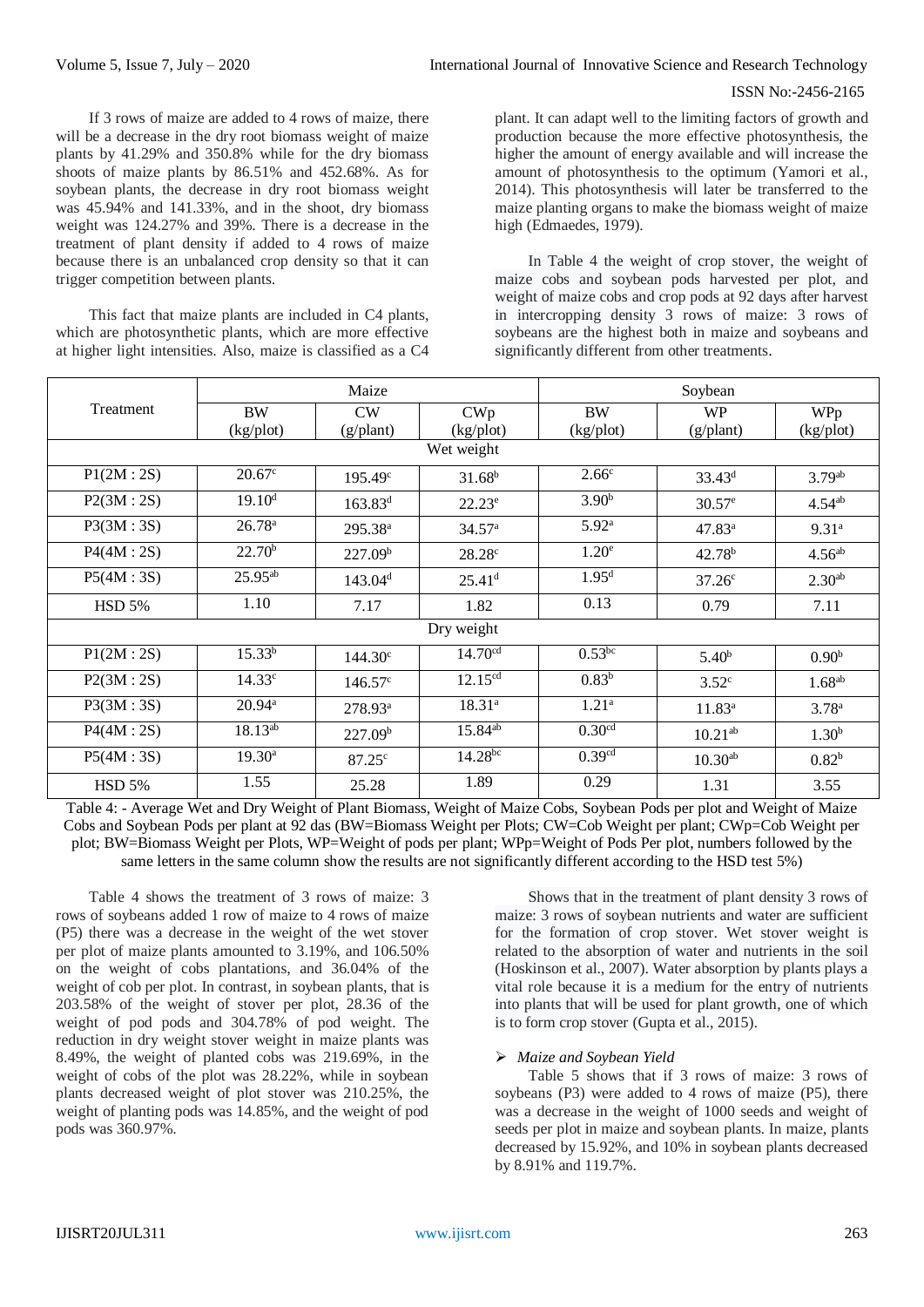|           |                                                  | Weight Maize       | Weight Soybean      |                            |  |  |
|-----------|--------------------------------------------------|--------------------|---------------------|----------------------------|--|--|
| Treatment | 1000 grains<br>Seed per plot<br>(kg/plot)<br>(g) |                    | 1000 grains<br>(g)  | Seed per plot<br>(kg/plot) |  |  |
| P1(2M:2S) | $236.67^{\circ}$                                 | 5.67 <sup>cd</sup> | $148.33^{b}$        | 0.169 <sup>c</sup>         |  |  |
| P2(3M:2S) | $235.00^{\circ}$                                 | 5.87 <sup>bc</sup> | 146.67 <sup>b</sup> | $0.268^{bc}$               |  |  |
| P3(3M:3S) | 303.33 <sup>a</sup>                              | 7.37 <sup>a</sup>  | $183.33^a$          | $0.635^{\rm a}$            |  |  |
| P4(4M:2S) | $231.67^{\circ}$                                 | $6.70^{bc}$        | $160.00^{ab}$       | $0.233^{\circ}$            |  |  |
| P5(4M:3S) | 261.67 <sup>b</sup>                              | 6.70 <sup>b</sup>  | $168.33^{ab}$       | 0.289 <sup>b</sup>         |  |  |
| HSD 5%    | 9.91                                             | 0.65               | 18.01               | 0.228                      |  |  |

Table 5: - Average yield of seeds (kg/plot) and weights of 1000 grains of dried maize and soybeans (g) at 92 das (numbers followed by the same letters in the same column show the results are not significantly different according to the HSD test 5%)

This shows that the density of 3 rows maize : 3 rows of soybeans causes better absorption of nutrients, water and sunlight so that the process of plant photosynthesis is better. This results in the formation of generative organs, especially the formation of seeds so that the weight of seeds and 1000 seeds in the treatment of 3 rows of maize : 3 rows of soybeans are higher and significantly different from other density treatments.

Plant density affects the length of the cob, the weight of the cob and the weight of 100 seeds. Increasing the level of plant density per unit area to a certain extent, can increase seed yield. Ainun et al. (2012) state that in addition to genetic factors, environmental factors, especially humidity and temperature around plants, significantly affect plant growth and maize yield (Subedi and Ma, 2009; Astiko and Sudantha, 2020).

| Treatment     | Cob length (cm)     | Cob diameter (cm) | Pod length (cm)   | Pod width (cm)    |
|---------------|---------------------|-------------------|-------------------|-------------------|
| $P_1(2M:2S)$  | 15.73b              | 3.16abc           | 3.23bc            | 0.6 <sub>b</sub>  |
| $P_2(3M:2S)$  | 15.8b               | 3.16abc           | 3.46bc            | 0.53 <sub>b</sub> |
| $P_3$ (3M:3S) | 18.66a              | 4.03a             | 4.83a             | 1.1a              |
| $P_4(4M:2S)$  | 14.26c              | 2.6c              | 3.16c             | 0.56 <sub>b</sub> |
| $P_5(4M:3S)$  | 15.36 <sub>bc</sub> | 3.63ab            | 3.6 <sub>bc</sub> | 0.66ab            |
| <b>HSD 5%</b> | 0.88                | 0.56              | 0.3               | 0.3               |

Table 6: - Average cob length, cob diameter, pod length and pod width (mean value followed by the same letter in the same column is not significantly different according to the HSD test 5%)

Table 6 shows the treatment of 3 rows of maize: 3 rows of soybeans (P3) If one row of maize is added to four rows of maize (P4) there is a decrease in average length and diameter in both maize and soybean plants. In the length of maize, cobs decreased by 21.49%, in maize cobs diameter by 11.01%, in the length of soybean pods by 34.16% and in the width of soybean pods by 66.66%.

This shows that the length and width of maize cobs and the length and width of soybean pods are affected by nutrients, and the water that is obtained is balanced so that it can trigger high growth in crop yields both in maize and soybean plants (Ali et al., 2009). As well as Idris (2018)

suggested that the cob and pods that are long and have a wide diameter will produce more maize seeds.

#### *Number of Spores and Mycorrhizae Infection*

See the data in Table 4.7 that in plants 3 rows of maize: 3 rows of soybeans (P3) if added 1 row of maize to 4 rows of maize (P5) there was a decrease in the number of spores at 40 das and 92 das. The decrease in the number of spores at 40 das was 8.06%, and at 92 das was 11.20% while in soybean plants at 40 das was 20.81% and at 92 das was 5.78%. Decrease in the root infection of maize 40 das by 21.15% and at 90 das by 23.38% while in soybean plants at 40 das by 40.39% and at 92 das by 24.49%.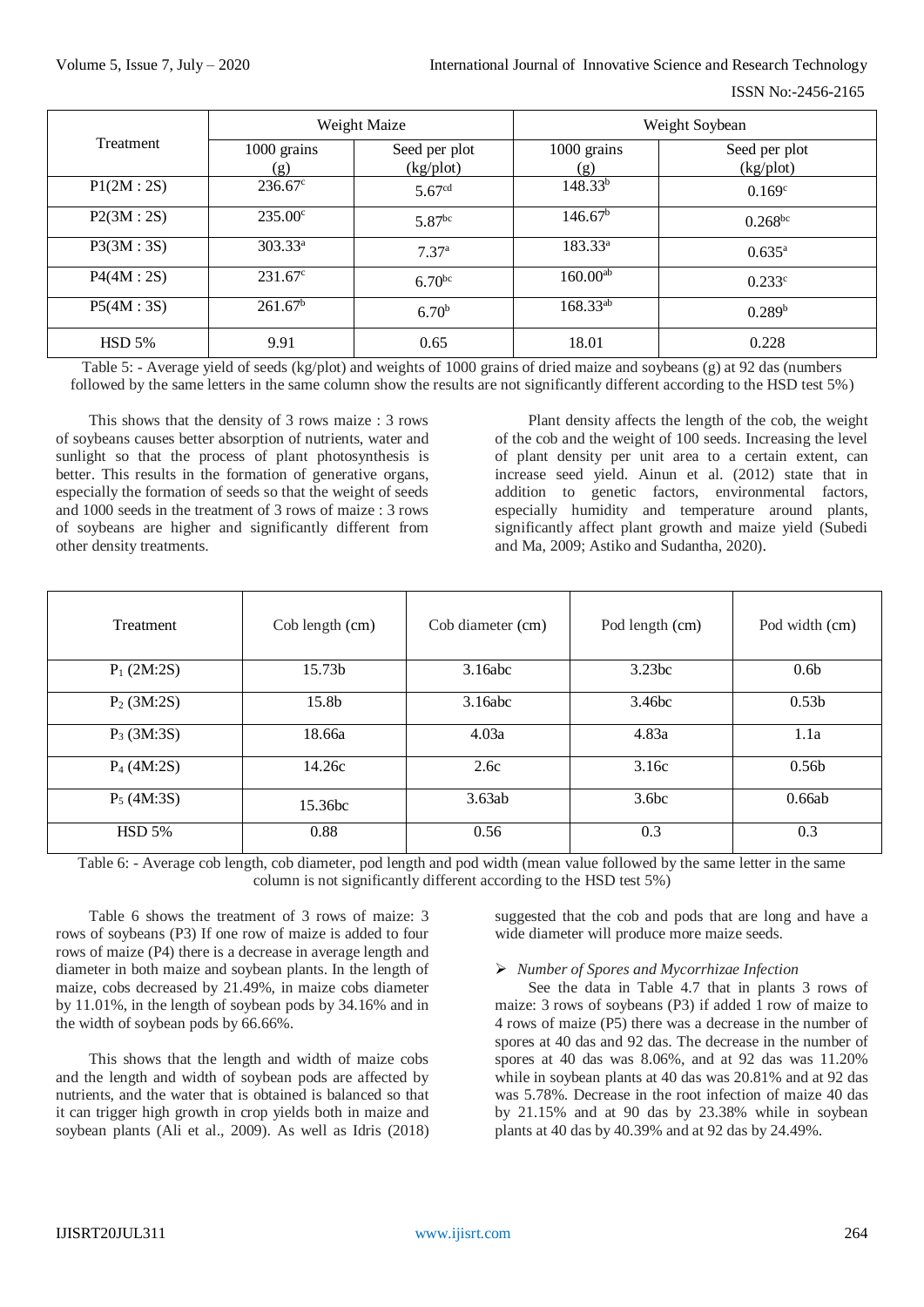|               | Maize                |                       |                       |                     | Soybean                    |                      |                       |                    |
|---------------|----------------------|-----------------------|-----------------------|---------------------|----------------------------|----------------------|-----------------------|--------------------|
| Treatment     | Number of Spores     |                       | Mycorrhizae Infection |                     | Number of<br><b>Spores</b> |                      | Mycorrhizae Infection |                    |
|               | $40$ das             | $92$ das              | $40$ das              | $92$ das            | $40$ das                   | $92$ das             | 40 das                | $92$ das           |
| P1(2M:2S)     | 3997.33 <sup>c</sup> | $6745.00^{\text{de}}$ | 62.67 <sup>b</sup>    | 66.00 <sup>cd</sup> | 4163.67 <sup>b</sup>       | 6689.67 <sup>b</sup> | 32.67 <sup>b</sup>    | $46.00^{bc}$       |
| P2(3M:2S)     | 3993.33 <sup>c</sup> | $7035.00^{bc}$        | 62.67 <sup>b</sup>    | 68.00 <sup>c</sup>  | 3743.33 <sup>c</sup>       | 7207.00 <sup>b</sup> | 32.67 <sup>b</sup>    | $48.00^{bc}$       |
| P3(3M:3S)     | 4542.33 <sup>a</sup> | 7688.33 <sup>a</sup>  | 76.33 <sup>a</sup>    | 82.67 <sup>a</sup>  | 4543.33 <sup>a</sup>       | 7608.33 <sup>a</sup> | $46.33^a$             | $62.66^{\rm a}$    |
| P4(4M:2S)     | 4229.67 <sup>b</sup> | 7274.67 <sup>b</sup>  | 63.00 <sup>b</sup>    | 73.00 <sup>b</sup>  | $3716.00^{\circ}$          | 7187.33 <sup>b</sup> | 33.00 <sup>b</sup>    | 53.00 <sup>b</sup> |
| P5(4M:3S)     | 4203.33 <sup>b</sup> | 6913.67 <sup>cd</sup> | 63.00 <sup>b</sup>    | 67.00 <sup>c</sup>  | $3760.67$ <sup>c</sup>     | 7192.33 <sup>b</sup> | 33.00 <sup>b</sup>    | $50.33^{bc}$       |
| <b>HSD 5%</b> | 28.13                | 164.59                | 2.56                  | 2.12                | 126.43                     | 145.07               | 2.65                  | 5.08               |

Table 7:-. Average number of spores (per 100 g of soil) and mycorrhizae infection (%) in intercropping maize soybeans (mean value followed by the same letter in the same column is not significantly different according to the HSD test 5%)

This is thought to be due to the density of 3 rows of maize: 3 rows of soybeans have an excellent mutualism symbiosis so that the ability of mycorrhizae to produce spores shows the effectiveness of mycorrhizal symbiosis in accordance with plant roots. In contrast to the rhizosphere of plants with the addition of high inorganic fertilizer in addition to reducing infection will also reduce the role of mycorrhizae (Abawiet al. 2000).

Increased root infection in plant density 3 rows of maize: 3 rows of soybeans are thought to be related to symbiotic suitability in the root rhizosphere, which can increase the ability of mycorrhizae to infect roots. In addition, it is suspected that the density of the plant occurs in the suitability of the microclimate, which supports the ability of mycorrhizae to infect roots (Sahiran et al., 2019; Astiko and Sudantha, 2019).

#### **IV. CONCLUSION**

Intercropping density of 3 maize rows: 3 rows of soybean show the best growth and yield. Growth and yields on intercropping plant density treatment of 3 rows of maize : 3 rows of soybeans gave the highest yields on the wet and dry weight of maize cobs and soybean pods per plant, as well as the wet and dry weight of biomass, maize cobs and soybean pods per plot with the best results if compared to the density of other intercropping plants. The intercropping density of 3 maize rows: 3 rows of soybeans can also increase the number of spores and the percentage of mycorrhizae infections compared to other intercropping treatments.

#### **ACKNOWLEDGMENT**

The authors would like to thank the Directorate of Research and Community Service, the General Directorate of Research and Development at the Ministry of Research, Technology and Higher Education (DRPM RISBANG KEMRISTEKDIKTI), and to the University of Mataram, for the research grants with the number of 182/SP2H/LT/DRPM/2019.

# **REFERENCES**

- [1]. Abawi, Y.Y., Dutta, S., Harris, T., Ma'shum, M., McClymont, D., Amien, I. and Sayuti, R., 2002. Capturing the benefit of seasonal climate forecast in agricultural management: Subproject 2-Water and Crop Management in Indonesia. *Final Report to ACIAR. QCCA-DNRM. Toowoomba Australia*.
- [2]. Ali, M., Purwanti, S. and Hidayati, S., 2019. Intercropping System for Growth and Yield in Local Varieties of Madura. *Agricultural Science*, *3*(1), pp.22-30.
- [3]. Astiko, W., 2018. Effect of fertilizer package on the growth and yield of soybean plants in dry land . *CROP AGRO, Jurnal Ilmiah Budidaya*, *2*(2), pp.115- 122.
- [4]. Astiko, W. and Sudantha, I.M., 2019. Improving Soybean Yield in the Dry Land of North Lombok Using Eggshell Waste and Arbuscular Mycorrhiza. *International Journal of Innovative Science and Research Technology*, *4*(5), pp.181-185.
- [5]. Astiko, W. and Sudantha, I.M., 2020. The Response of Two Maize Genotypes Inoculated with Mycorrhizae on Dry Land North Lombok, Indonesia. *International Journal of Innovative Science and Research Technology, 5*(3), pp.92-97.
- [6]. Budiman, H., 2013. Successful Planting of Promising Agricultural Commodities. *Pustaka Baru Press. Yogyakarta*.
- [7]. [BPNTB] Barat, B.P.N.T., 2003. Strategic Plan for Dryland Area Development Nusa Tenggara Barat Province Year 2003–2007.
- [8]. [BPS] Statistik, B.P., 2015. Rice, maize and soybean production. The year I Forecast Number.
- [9]. Edmeades, G.O. and Daynard, T.B., 1979. The relationship between the final yield and photosynthesis at flowering in individual maize plants. *Canadian Journal of Plant Science*, *59*(3), pp.585-601.
- [10]. Gupta, G., Parihar, S.S., Ahirwar, N.K., Snehi, S.K. and Singh, V., 2015. Plant growth promoting rhizobacteria (PGPR): current and future prospects for development of sustainable agriculture. *J Microb Biochem Technol*, *7*(2), pp.096-102.